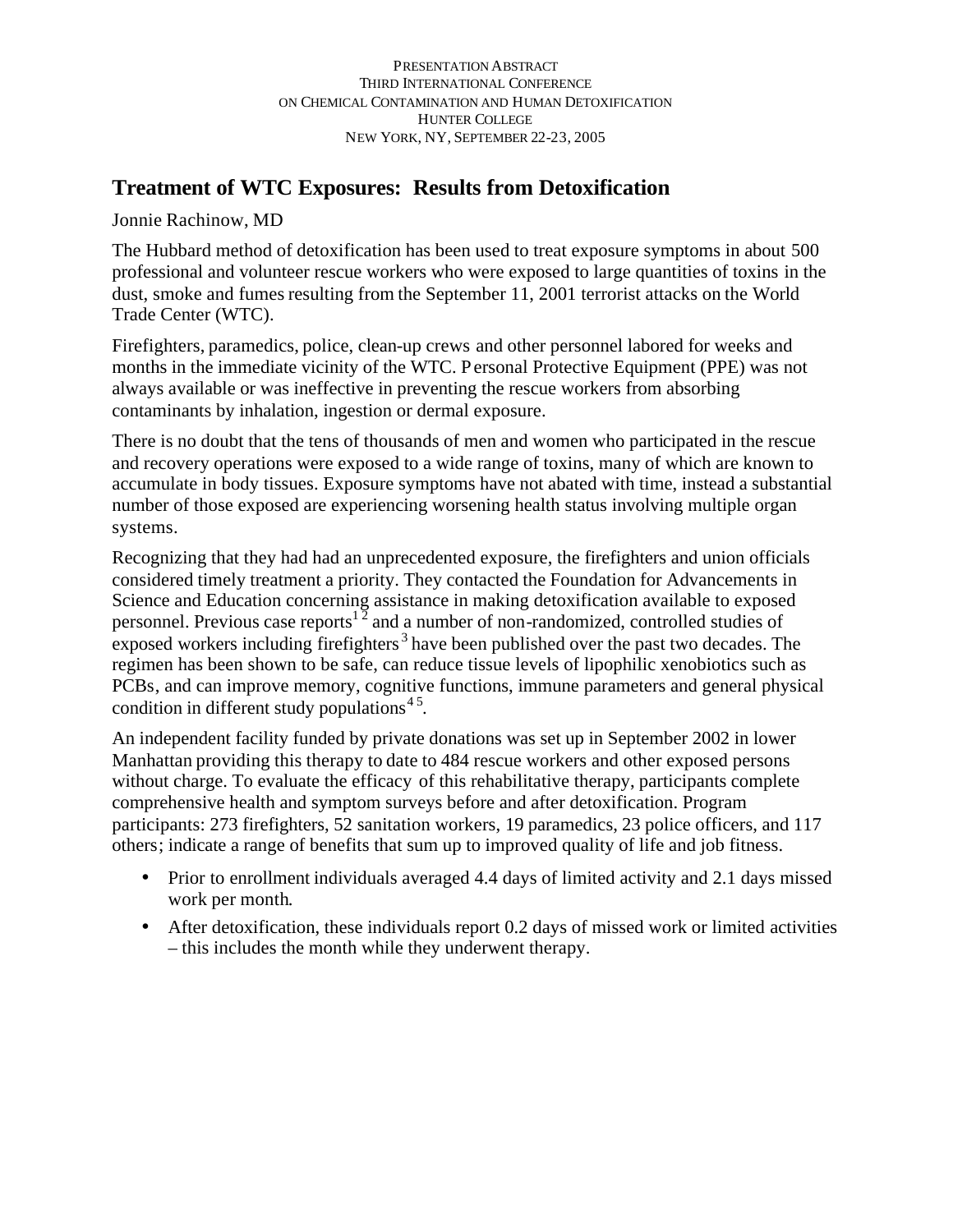## **Perception of Health**



Persistent symptoms such as fatigue irritability, cough, skin disorders, and gastroesophageal reflux have consistently improved on treatment completion.

|                      |                                     | Fully resolved at | Greatly improved         |
|----------------------|-------------------------------------|-------------------|--------------------------|
|                      |                                     | discharge         | if not fully resolved    |
| <b>Mental Health</b> |                                     |                   |                          |
|                      | Impaired Short/Long-term Memory     | 72.8/69.7%        | 22/19%                   |
|                      | Poor Concentration                  | 92.1%             | 7%                       |
|                      | Fatigue                             | 85.5%             | 14.5%                    |
|                      | Irritability                        | 83.7%             | 14.2%                    |
|                      | Depression                          | 84.2%             | 14%                      |
|                      | Impaired Sleep                      | 99.8%             | $\overline{\phantom{0}}$ |
|                      | Headaches                           | 76.8%             | 22.8%                    |
| Lung and Airway      |                                     |                   |                          |
|                      | Shortness of Breath with Exercise   | 45.2%             | 35%                      |
|                      | <b>Other Breathing Difficulties</b> | 63.0%             | 76%                      |
|                      | Cough                               | 66.7%             | 32%                      |
| <b>Skin</b>          |                                     |                   |                          |
|                      | Acne                                | 48.9%             | 48.8%                    |
|                      | Rash or Dryness                     | 68.0%             | 29.2%                    |
| Musculoskeletal      |                                     |                   |                          |
|                      | Joint Pain                          | 68.4%             | 16.2%                    |
|                      | <b>Muscle Weakness</b>              | 82.9%             | 12.3%                    |
|                      | Muscle Pain                         | 79.1%             | 18.1%                    |
| Other                |                                     |                   |                          |
|                      | Impotence                           | 50.0%             | 45%                      |
|                      | Vision/Hearing/Smell Changes        | 90.2%             | 8%                       |
|                      | <b>Gastrointestinal Problems</b>    | 77.3%             | 20.1%                    |

## **Improvement in Symptoms**